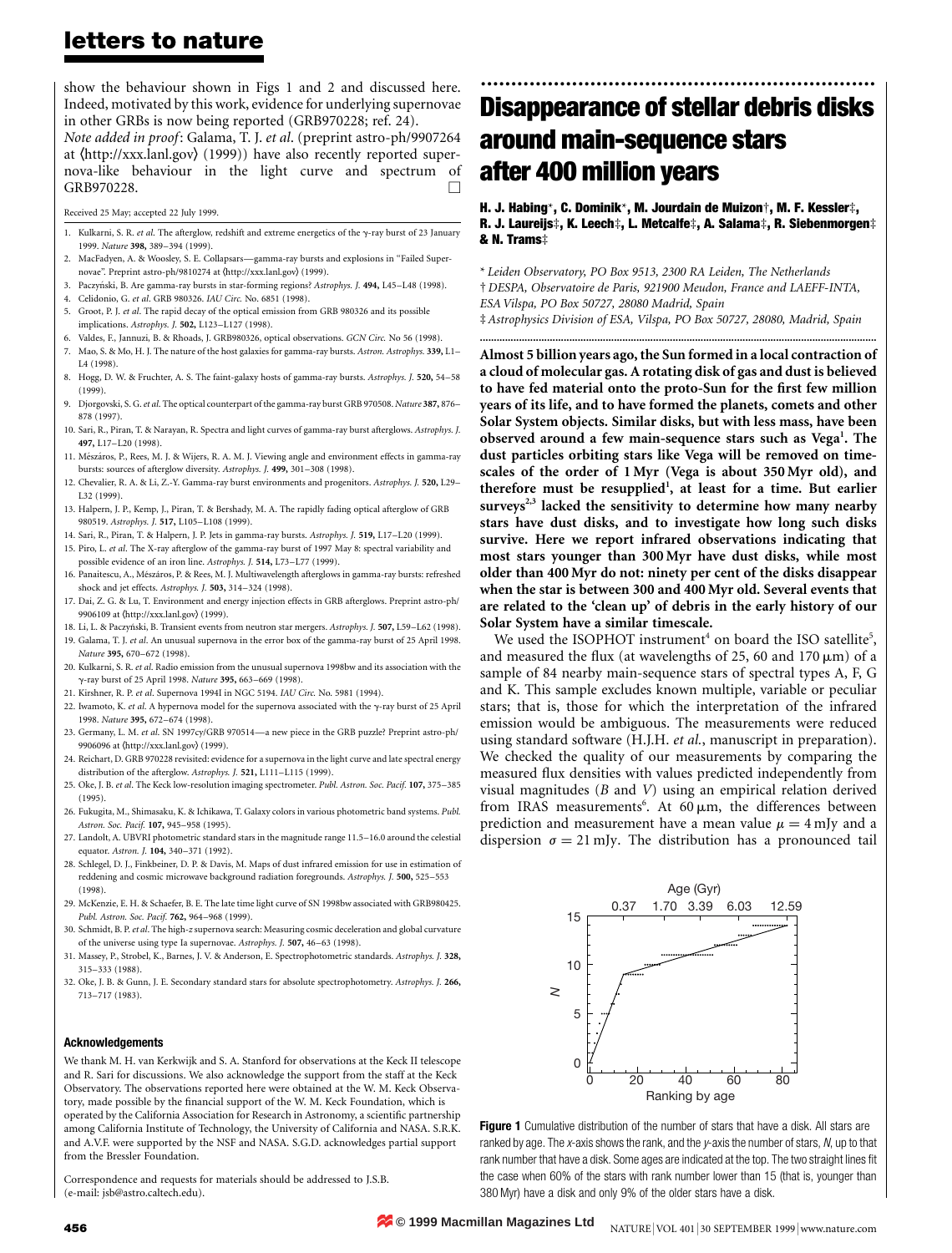| <b>HD</b> | Name           | Spectral<br>type | Median age<br>(Myr) | $1\sigma$ age limits<br>(Myr) | Disk? |
|-----------|----------------|------------------|---------------------|-------------------------------|-------|
|           |                |                  |                     |                               |       |
| 17925     |                | K <sub>1</sub> V | 80                  | $40 - 150$                    | Yes   |
| 30495     | 58 Eri         | G3V              | 210                 | 160-280                       | Yes   |
| 216956    | $\alpha$ PsA   | A <sub>3</sub> V | 220                 | $100 - 340$                   | Yes   |
| 102647    | $\beta$ Leo    | A3V              | 240                 | 100-380                       | Yes   |
| 39060     | $\beta$ Pic    | A3V              | 280*                | $0 - 520$                     | Yes   |
| 20630     | $\kappa^1$ Cet | G5V              | 300                 | 180-500                       |       |
| 112185    | ∈ UMa          | A <sub>O</sub> p | 300                 | 280-1,200                     |       |
| 116842    | 80 UMa         | A5V              | 320                 | 280-500                       |       |
| 22049     | e Eri          | K <sub>2</sub> V | 330+                | 190-540                       | Yes   |
| 37394     |                | K <sub>1</sub> V | 340                 | 270-430                       |       |
| 172167    | $\alpha$ Lyr   | A0V              | 350                 | 310-390                       | Yes   |
| 74956     | $\delta$ Vel   | A <sub>1</sub> V | 350                 | 340-380                       |       |
| 95418     | <b>B</b> UMa   | A1V              | 360                 | $330 - 400$                   | Yes   |
| 38678     | ζLep           | A <sub>2</sub> V | 370                 | 230-490                       | Yes   |
| 103287    | $\gamma$ UMa   | A0V              | 380                 | $340 - 400$                   |       |
| 15008     | $\delta$ Hyi   | A3V              | 450                 | $400 - 500$                   |       |
| 106591    | δUMa           | A <sub>3</sub> V | 480                 | 420-540                       |       |
| 215789    | $\epsilon$ Gru | A <sub>3</sub> V | 540                 | 510-580                       |       |
| 156026    |                | K <sub>5</sub> V | 630                 | 440-910                       |       |
| 38392     |                | K <sub>2</sub> V | 650                 | $360 - 1,100$                 |       |
| 12311     | $\alpha$ Hyi   | <b>FOV</b>       | 810                 | 780-870                       |       |
| 203280    | $\alpha$ Cep   | A7IV-V           | 890                 | 810-980                       |       |

HD, identification number in the Henry Draper Catalogue

 $*$  The age of  $\beta$  Pic is controversial; this value is large. See text.  $\dagger$  Age from rotation; calcium emission-line observations suggest<sup>22</sup> 800 Myr.

containing stars for which more flux is measured than predicted: these are the stars with Vega-like infrared emission. We conclude that we have detected a disk when the measured flux is larger than the predicted flux by more than  $\mu + 3\sigma = 67$  mJy. This gives 14 detections. In the remaining 70 stars, we detected the photosphere or an upper limit close to the photospheric flux. These stars have no disk, or at best a disk significantly fainter than the detected disks. The excellent correlation between predicted and measured flux in most stars confirms that the identification of the infrared source with the star is secure.

We determined an age for each star, and obtained good estimates for 81 of them. (Details of the determinations for 76 stars are reported elsewhere<sup>7</sup>.) For the remaining five stars- $\epsilon$  Eridani and four stars from another ISO paper<sup>8</sup>—we determined the age in the same way. The uncertainties in the age determinations are considerable (Table 1). We have taken a rather high value for the age of  $\beta$ Pictoris; a recent determination finds 20 Myr (ref. 9). Had we used that value, our conclusion (see below) would not have changed.

In Table 1 all 22 stars younger than 1 Gyr have been arranged according to increasing median age. The last column contains "yes" when a disk is detected. Below an age of 300 Myr, all stars have a disk. None of the stars in Table 1 older than 400 Myr have a disk, and of the 59 stars older than 1,000 Myr (and not in the table) only 6 have a disk. Future and better determinations of the ages of the stars will undoubtedly lead to a rearrangement of the precise order of the stars in Table 1, but we do not expect that this will change our main conclusion that the typical lifetime of a disk is 300-400 Myr. Figure 1 illustrates this conclusion in a different way (see Fig. 1 legend for details).

Two aspects of our results will be discussed here in more detail: the 300–400 Myr lifetime of the disks, and their disappearance.

We assume that the dust disks do not contain gas, and that the dust particles can move freely. Attempts to measure the gas content of the disk of  $\beta$  Pic<sup>10</sup> justify this assumption. It follows that the dust particles will remain where they are for a time less than 1 Myr, a conclusion reached already in the discovery paper of the disk around Vega<sup>1</sup>: radiation pressure will push the smaller particles out of the system, and the Poynting–Robertson effect will bring the larger ones in to where they are vaporized. For  $\beta$  Pic the survival time of the dust at 60 AU is only 4,000 years, and for  $\alpha$  Piscis Austrini and Vega  $(\alpha \, \text{Lyr})$  it is 0.1–1 Myr (ref. 11).

disks with an age of a few hundred Myr? The answer must be: because there is a continuous supply of new dust. Plausible reservoirs of new particles are: collisions between large bodies, and evaporation of comets. Comets will evaporate only when they are within 1 AU or less from the star; the free dust particles will be pushed away to the outer region by radiation pressure. There is direct evidence for the existence of comets near  $\beta$  Pic and in a few other stars: narrow and variable components of the Ca II K-line in absorption suggest the infall of comet-like bodies $12$ .

We may estimate how much mass is needed for the replenishment. The mass of a disk as seen by ISO is of the order of 0.01 Earth masses<sup>13,14</sup> (0.01  $M_{\oplus}$ ). If this disappears in 0.1 Myr and if it is replenished for 400 Myr, then the supply of dust must be 40  $M_{\oplus}$  at least. A second, independent, argument leads to an even higher estimate: the collisional equilibrium distribution<sup>15</sup>,  $f$ , of the particle masses, m, equals  $f(m) \propto m^{-1.83}$ . If we assume that the largest particles have a size of  $a = 100 \text{ km}$ , the total mass is  $1.4 \times 10^5$ times what we see. If we take 40  $M_{\oplus}$  of dust and add gas with a mass 100 times that of the dust, we obtain 0.01 solar masses, a typical value for a disk around a pre-main-sequence star. In other words, by removing its gas and by collecting the dust particles into large planetesimals, a pre-main-sequence disk will have evolved into the type of disk seen by ISO around main-sequence stars.

Are facts known about the history of the disk of our Solar System that correspond to what we know about the dust disks as seen by ISO? Our answer is "yes". We consider initially the outer Solar System (that is, beyond the orbit of Neptune) because that corresponds to the region where the ISO dust disks are located.

First, model calculations of the formation of Pluto<sup>16</sup>, and of the time evolution of the inner Kuiper belt due to collisions<sup>17</sup> and gravitational interaction with Neptune<sup>18</sup>, show that current observations are consistent with an early mass of the Kuiper belt of at least 30–50  $M_{\oplus}$  and an initial erosion timescale of 400–800 Myr. Second, it is generally assumed<sup>19</sup> that the Oort cloud of comets formed very shortly after the giant planets. These planets threw ice-covered planetesimals to the outermost regions of the Solar System. Third, the time and the duration of the so-called Late Heavy Bombardment in the inner Solar System coincide with the clean-up phase in the outer Solar System. It is possible, but not yet clear, that these two events are dynamically connected.

We propose that the stars mentioned in Table 1 are in the same phase as was our Solar System when it formed its planets and their satellites, its ring of asteroids, its Kuiper belt and its Oort cloud.

We note that not all debris disks decay after 400 Myr. In about 1 in 11 cases, the disk remains in existence over several Gyr. The disk around the 4.7-Gyr-old G2V star HD207129 is a good example<sup>14</sup>. Also, the 4-Gyr-old star  $\rho^1$  Cancri harbours at least one planet<sup>20</sup> and a disk<sup>13,21</sup>. It is currently unclear what causes these disks to live longer than most disks.  $\Box$ 

Received 30 March; accepted 30 July 1999.

- 1. Aumann, H. et al. Discovery of a shell around Alpha Lyrae. Astrophys. J. 278, L23-L27 (1984).
- 2. Backman, D. E. & Paresce, F. in Protostars and Planets III (eds Levy, E. H. & Lunine, J. I.) 1253-1304 (Univ. Arizona Press, Tucson, 1993).
- 3. Gaidos, E. J. Observational constraints on late heavy bombardment episodes around young solar analogs. Astrophys. J. 510, L131-L134 (1999).
- 4. Lemke, D. et al. ISOPHOT—capabilities and performance. Astron. Astrophys. 315, L64-L70 (1996).
- 5. Kessler, M. et al. The Infrared Space Observatory (ISO) mission. Astron. Astrophys. 315, L27-L31  $(1996)$
- 6. Plets, H. & Vynckier, C. An analysis of the incidence of the Vega phenomenon among main-sequence and post main-sequence stars. Astron. Astrophys. 343, 496-506 (1999).
- 7. Lachaume, R., Dominik, C., Lanz, T. & Habing, H. J. Age determinations of main-sequence stars: combining different methods. Astron. Astrophys. (in the press).
- 8. Ábrahám, P., Leinert, C., Burket, A., Lemke, D. & Henning, T. Search for cool circumstellar matter in the Ursae Majoris group with ISO. Astron. Astrophys. 338, 91-96 (1998).
- 9. Barrado y Navascues, D., Stauffer, J., Song, I. & Caillaut, J. The age of Beta Pic. Astrophys. J. (in the press).
- 10. Liseau, R. & Artymowicz, P. On the low gas-to-dust mass ratio of the circumstellar disk around b Pictoris. Astron. Astrophys. 334, 935-942 (1998).
- 11. Artymowicz, P. & Clampin, M. Dust around main-sequence stars: nature or nurture by the interstellar medium. Astrophys. J. 490, 863-878 (1997).

If these dust particles are removed within 1 Myr, why do we see